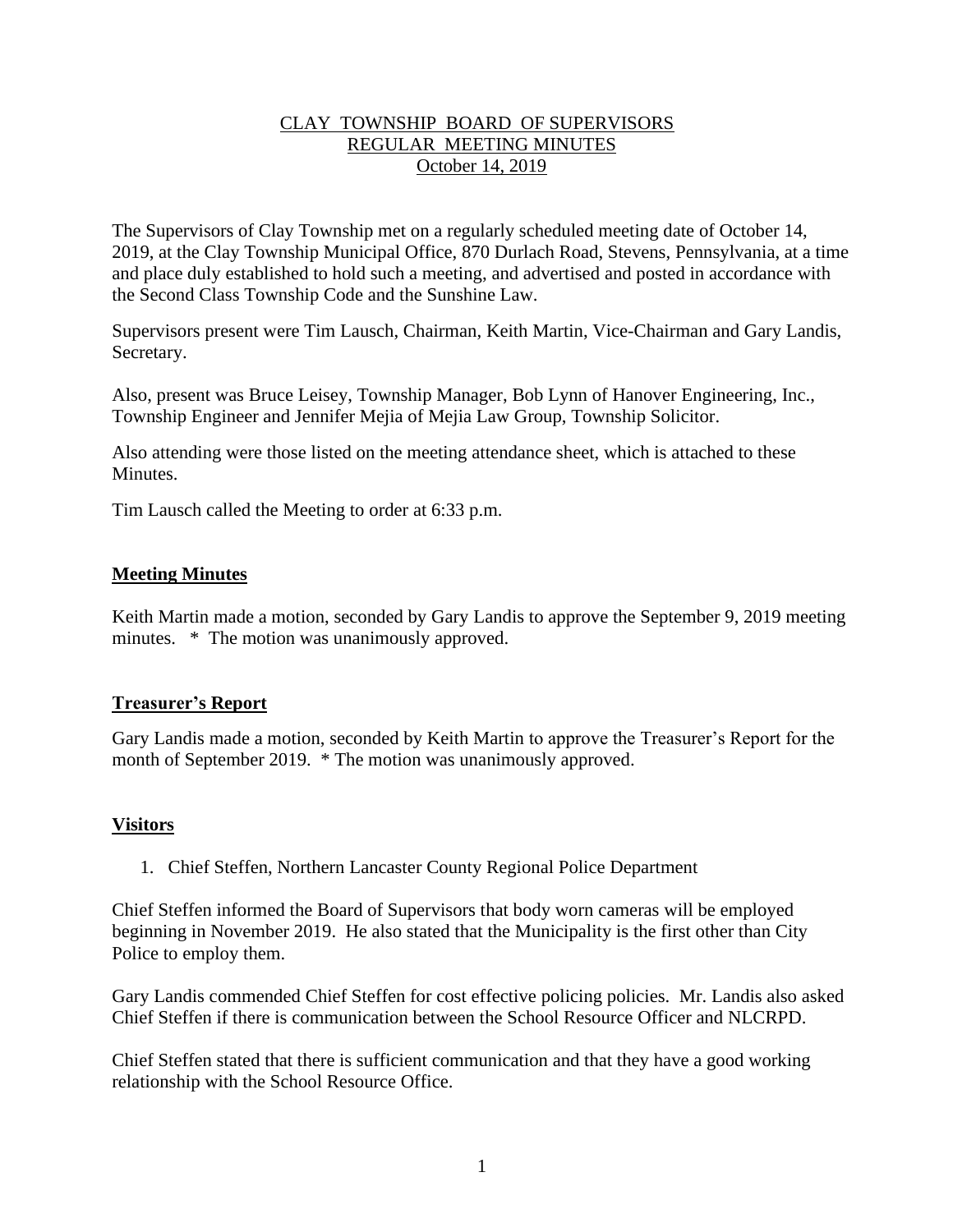2. Jason Brubacker, 945 Hopeland Road – Fence Relief

Mr. Brubacker submitted signed agreements from the neighboring property owners indicating their approval for his requested relief from the fence ordinance. Mr. Brubacker is requesting to install a fence on the property line, solid in nature and over 5' tall in the side yard.

After review, Keith Martin made a motion, seconded by Gary Landis to approve relief from Chapter 10, Section 104b and 104h in the Code of Ordinances to install a fence over 60" in height in the side and rear yard and solid. Since the fence is already installed and will need to be modified to comply with this request, the Board of Supervisors allowed Mr. Brubacker 90 days to modify the fence to bring it into compliance with the relief approval. \* The motion was unanimously approved.

3. Ephrata Rec Center

Jean Wentz, Representative Ephrata Rec Center, reviewed the 2019 Summer Rec program statistics. The cost was \$32.00 per capita for a total of \$9,152.00. The donation request for 2020 is \$9,152.00.

No decisions were made at this time.

4. 1735 West Main Street – Fence Relief

The Board of Supervisors reviewed a request received from Peaceable Kingdom Animal Hospital for relief from the fence height and solid in nature requirements. Written approval was received from all neighboring property owners for fence height and solid.

Gary Landis made a motion, seconded by Keith Martin to approve relief from Chapter 10, Section 104b and 104h of the Code of Ordnances to install a fence that is 6' high and solid in nature in the rear and side yards. \* The motion was unanimously approved.

## **Engineer's Report**

1. Hopeland Mennonite Church – Escrow Release and As-Built Plan Approval

Bob Lynn reviewed the escrow release request with the Board of Supervisors.

After review, Gary Landis made a motion, seconded by Keith Martin to release cash escrow in the amount of \$351,363.00, retaining a balance of \$6,071.00 and approve the As-Built Plans. \* The motion was unanimously approved.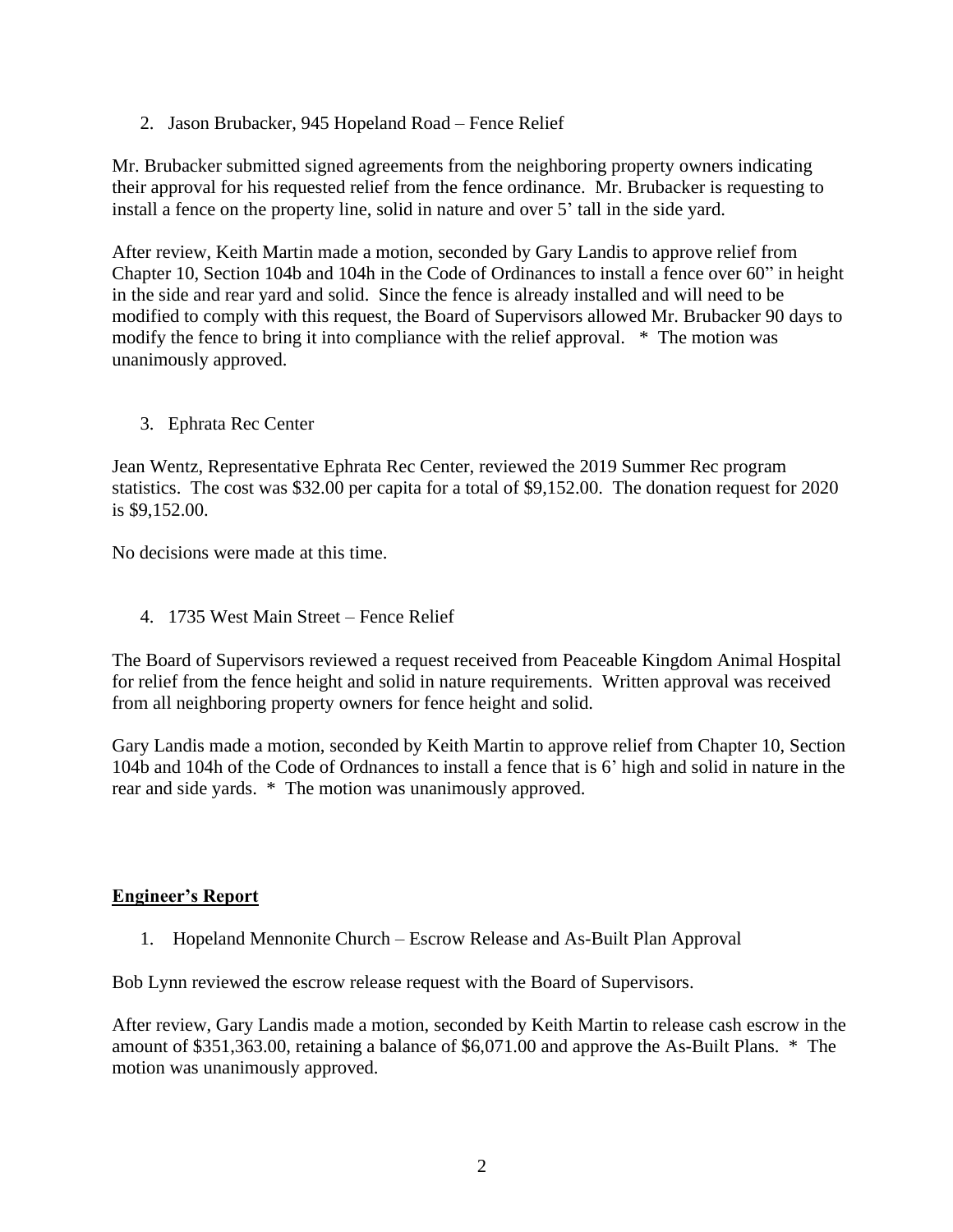\*\* Keith Martin excused himself from the meeting because of a personal conflict with the next agenda item. \*\*

## 2. Rachel Martin – Escrow Release Request

Bob Lynn reviewed the escrow release request with the Board of Supervisors.

After review, Gary Landis made a motion, seconded by Tim Lausch to release escrow in the full amount of \$15,053.57. \* The motion was unanimously approved.

\*\* Keith Martin returned to the meeting. \*\*

3. Hackman Road Improvements

Earl Stauffer informed the Board of Supervisors that he met with Bob Lynn to inspect the condition of Hackman Road between Agape Drive and Countryside Drive. Landmark Builders will be widening the west side of Hackman Road in compliance with the land development plan of Hometowne Square.

Township Staff is investigating the condition of the east side, in hopes of completing any repairs necessary and working with Landmark to overlay both sides at the same time.

Earl and Bob will obtain pricing for review at the next meeting. No decisions were made at this time.

# **Visitors**

5. Ephrata Public Library

Penny Talbert, Executive Director, reviewed the activities of the library for the past year. Ms. Talbert stated that the Library Board has requested a contribution of \$23,000 in 2020 (2019 contribution was \$21,500).

No decisions were made at this time.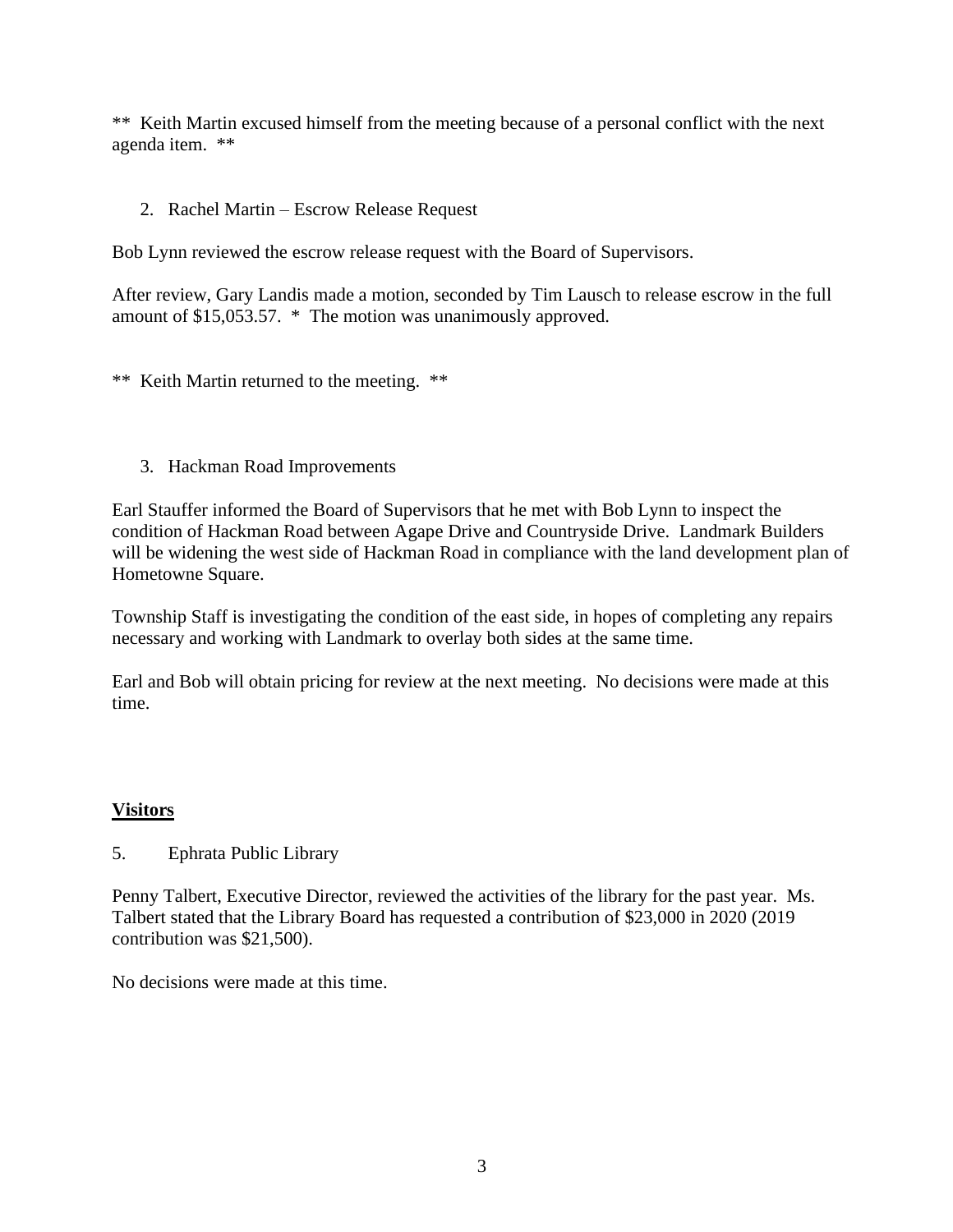## **Old Business**

1. Zoning Officer Update

Tom Zorbaugh reviewed his activities for the month with the Board of Supervisors.

2. Hopeland Sewer I&I Repairs Update

Bob Lynn informed the Board of Supervisors that bid documents are prepared for advertising.

It was agreed that the goal is to review and likely award bids at next meeting.

Gary Landis made a motion, seconded by Keith Martin to approve advertising of bids to repair infiltration issues with Hopeland sewer plant conveyance system. \* The motion was unanimously approved.

The Board of Supervisors authorized Township Staff to send notices to property owners that have been identified to potentially have infiltration issues with their sewer laterals.

# **New Business**

1. Adopt Resolution to assign designee for Penn Dot Multi Modal Grant

After discussion, Keith Martin made a motion, seconded by Gary Landis to approve Resolution #101419 to designate Bruce Leisey and Tim Lausch as Officials to execute all documents and agreements between Clay Township and Penn Dot in conjunction with the Penn Dot Multi Modal Grant application. \* The motion was unanimously approved.

2. Ephrata School District - School Resource Officer Contract Renewal

After discussion, it was decided to table a decision until the next meeting.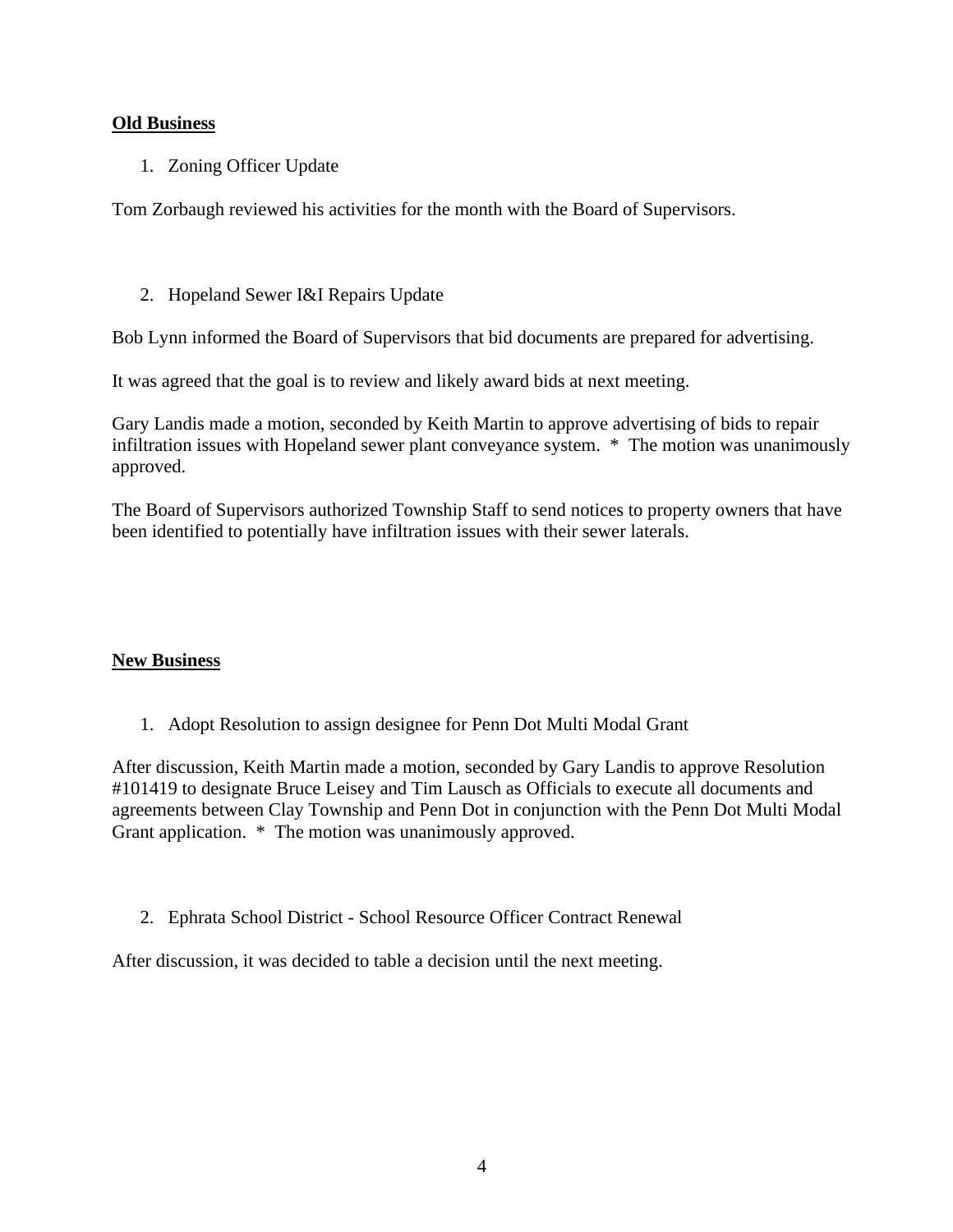3. Municipal/Police Building Fire Alarm System Proposals

After discussion, it was decided to table a decision until the next meeting so the Township Manager can determine if the equipment in the proposals could also be utilized for a possible future system in the maintenance shop area.

# 4. Approve Attendance at LCATS Annual Convention

Tim Lausch made a motion, seconded by Keith Martin to authorize Gary Landis and/or Keith Martin to attend the LCATS Annual Convention on November 4, 2019 at a cost of \$20.00 per person. \* The motion was unanimously approved.

5. Half Marathon Request to Use Township Roads

Bruce Leisey reviewed the request received from Schuylkill River Runners to utilize a small portion of Clay Road in the Township for their half marathon on April 4, 2020.

Keith Martin made a motion, seconded by Gary Landis to approve request contingent on compliance with their "race plan" and submittal of a Certificate of Insurance. \* The motion was unanimously approved.

## **Executive Session**

Gary Landis made a motion, seconded by Keith Martin to enter into Executive Session at 9:05 am to discuss potential litigation. \* The motion was unanimously approved.

Gary Landis made a motion, seconded by Keith Martin to exit Executive Session at 9:30 pm. \* The motion was unanimously approved.

The Board of Supervisors reviewed the draft Sewer Agreement with Ephrata Sewer Authority.

No decisions were made regarding the Agreement.

## **Manager Update**

Bruce Leisey gave an update on the proposed 2020 budget.

There was discussion on employee wages, employee benefits and donations.

No decision were made regarding the proposed 2020 budget.